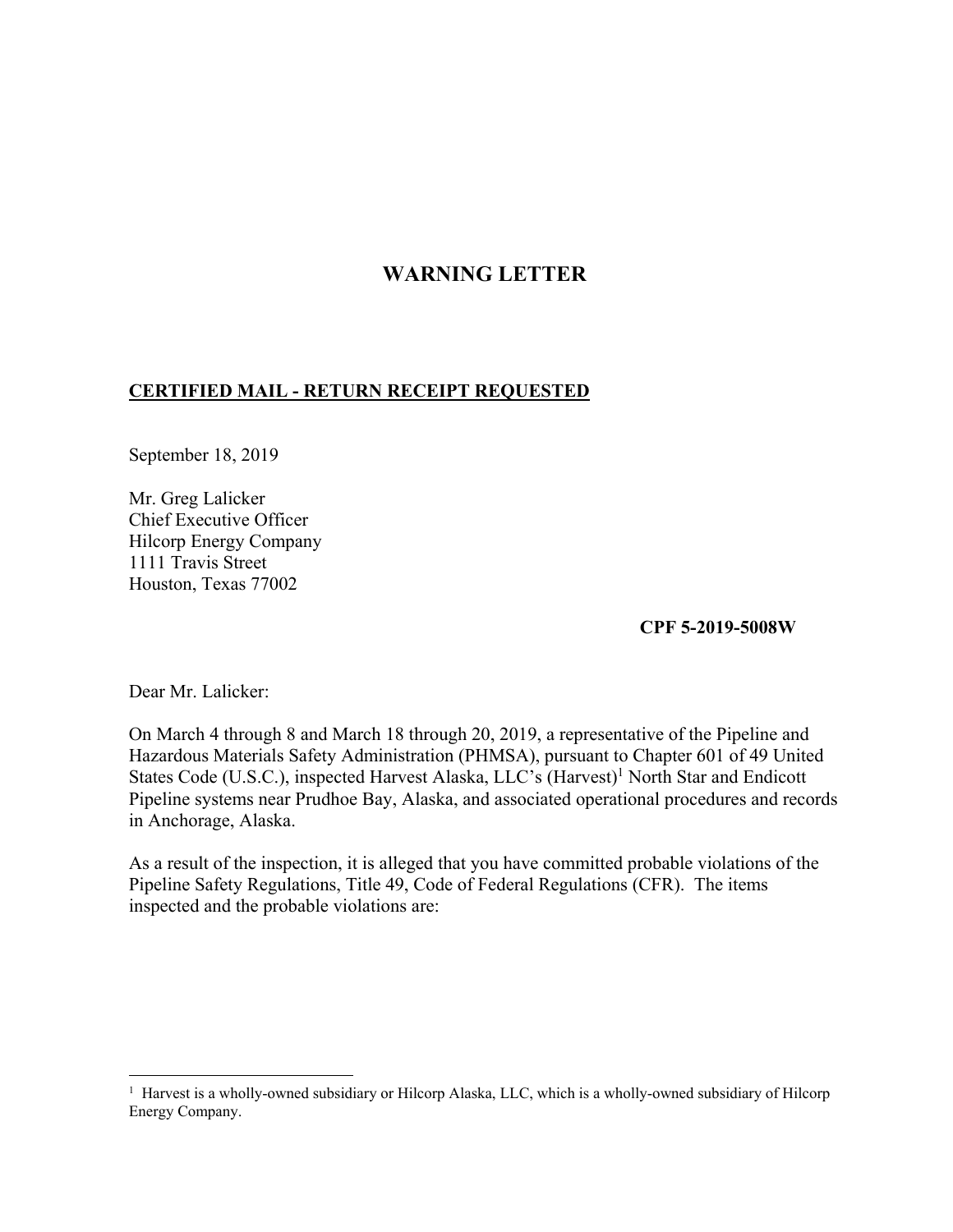### **1. § 195.208 Welding of supports and braces.**

# **Supports or braces may not be welded directly to pipe that will be operated at a pressure of more than 100 p.s.i. (689 kPa) gage.**

Braces were directly welded to the pipeline on the upstream and downstream pig traps of the Endicott pipeline. The pipeline was operating at less than 100 psig during the site visit. However, the control room operators stated that the line had been operated at greater than 100 psig in the recent past and, based on a review of the piping and instrument diagrams and site visit, the pumps are still configured in a way that the pipeline could be pressured to greater than 100 psi.

# **2. § 195.579 What must I do to mitigate internal corrosion?**

**(a) ….** 

 **(c)** *Removing pipe.* **Whenever you remove pipe from a pipeline, you must inspect the internal surface of the pipe for evidence of corrosion. If you find internal corrosion requiring corrective action under §195.585, you must investigate circumferentially and longitudinally beyond the removed pipe (by visual examination, indirect method, or both) to determine whether additional corrosion requiring remedial action exists in the vicinity of the removed pipe.** 

In late 2016 through early 2017, Harvest replaced piping at the metering facilities at downstream end of the NorthStar and Endicott pipelines, between these pipelines' pig receivers and Pump Station 1. This project included hot taps, a stoppled section of the pipeline, and removed spools of the pipeline. For this project, Harvest removed piping and exposed internal surfaces of the pipeline (for example, on the hot tap coupons), but failed to inspect the internal surfaces for evidence of internal corrosion.

#### **3. § 195.583 What must I do to monitor atmospheric corrosion control?**

**(a) You must inspect each pipeline or portion of pipeline that is exposed to the atmosphere for evidence of atmospheric corrosion, as follows:**

| If the pipeline is located: | Then the frequency of inspection is:  |
|-----------------------------|---------------------------------------|
| Onshore                     | At least once every 3 calendar years, |
|                             | but with intervals not exceeding 39   |
|                             | months.                               |
| <b>Offshore</b>             | At least once each calendar year, but |
|                             | with intervals not exceeding 15       |
|                             | months.                               |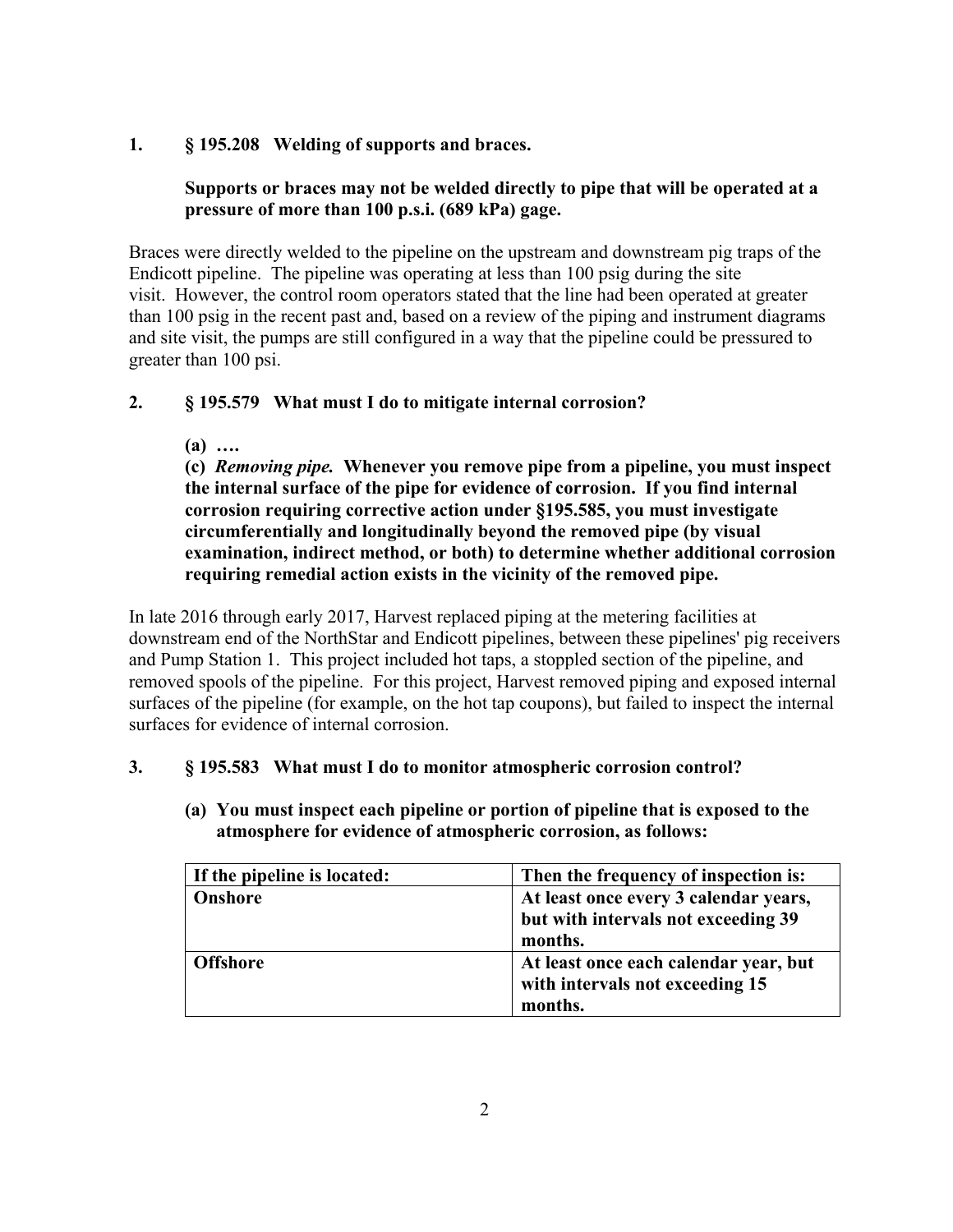Harvest failed to inspect each portion of a pipeline that is exposed to the atmosphere for evidence of corrosion at the required intervals. Specifically:

- For the North Star pipeline, the valve at Pt. Storkenson (Valve SDV-0011) was inspected for atmospheric corrosion on March 17, 2014 and on March 7, 2018, which exceeds the maximum 39-month inspection interval. Harvest personnel stated that they inspect the valve at Pt. Storkenson as part of their annual walking speed survey, but the annual walking speed survey inspections are not equivalent to atmospheric corrosion inspections (for example, the walking speed survey records do not demonstrate that the insulation blanket at the valve are removed for the purposes of inspections).
- For the Endicott Pipeline, the March 8, 2018 Atmospheric Corrosion Inspection report states that all areas of the pipeline that are exposed to the atmosphere were inspected (e.g. valves, PSVs) but the prior inspection reports do not demonstrate that has been the practice. Harvest personnel provided visual right-of-way inspection reports that showed the general condition of the pipeline (for example, noting mechanical damage to the jacketing) but did not show that pipeline facilities (e.g. valves, PSVs) were inspected for atmospheric corrosion. Therefore, inspection records do not demonstrate that the pipeline was adequately inspected for atmospheric corrosion prior to March 8, 2018.

Under 49 U.S.C. § 60122 and 49 CFR § 190.223, you are subject to a civil penalty not to exceed \$218,647 per violation per day the violation persists, up to a maximum of \$2,186,465 for a related series of violations. For violation occurring on or after November 27, 2018 and before July 31, 2019, the maximum penalty may not exceed \$213,268 per violation per day, with a maximum penalty not to exceed \$2,132,679. For violation occurring on or after November 2, 2015 and before November 27, 2018, the maximum penalty may not exceed \$209,002 per violation per day, with a maximum penalty not to exceed \$2,090,022. For violations occurring prior to November 2, 2015, the maximum penalty may not exceed \$200,000 per violation per day, with a maximum penalty not to exceed \$2,000,000 for a related series of violations.

We have reviewed the circumstances and supporting documents involved in this case, and have decided not to conduct additional enforcement action or penalty assessment proceedings at this time. We advise you to correct the items identified in this letter. Failure to do so will result in Hilcorp Energy Company being subject to additional enforcement action.

No reply to this letter is required. If you choose to reply, in your correspondence please refer to **CPF 5-2019-5008W.** Be advised that all material you submit in response to this enforcement action is subject to being made publicly available. If you believe that any portion of your responsive material qualifies for confidential treatment under 5 U.S.C. 552(b), along with the complete original document you must provide a second copy of the document with